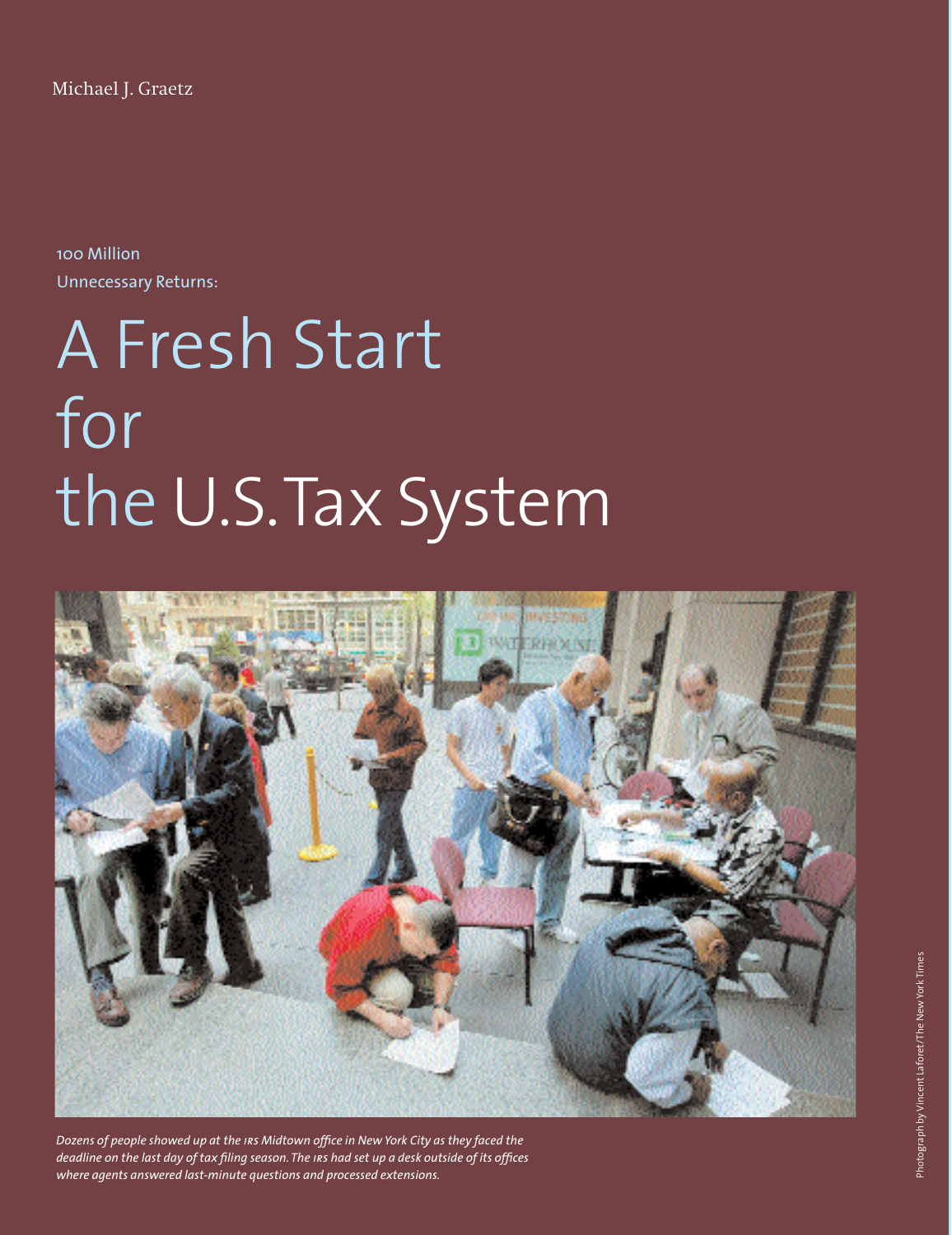# The vast majority of American families should not have<br> **D** file tax returns or deal with the IRS at all. **to file tax returns or deal with the irs at all.**

### During the past twenty-five years, the

income tax has fallen into disrepute. From the period immediately following World War II until 1972, the American people viewed the income tax as the fairest tax in the nation. Since 1980, they have consistently viewed it as the least fair. A poll in 1999 revealed that nearly half of the American people favor changing to a "completely different" tax system.

They have a point. Substantively, the income tax is a mess. Taxpayers at every income level confront extraordinary complexity. In 1940, the instructions to the Form 1040 were about four pages long. By 1976, they had expanded to forty-eight pages. For the tax year 2001, the instruction booklet alone was 122 pages. Form 1040 for the year 2001 had eleven schedules and twenty additional worksheets.

In 1998, Congress enacted the Internal Revenue Service Restructuring and Reform Act, changing the governance and many of the operations of the irs. While I am a great fan of irs Commissioner Charles Rossotti and his efforts to reorganize the irs, to think that the irs can become a

modern financial services institution without a major overhaul of the tax law it administers is to believe that you can turn the Winnebago around without taking it out of the garage.

The fundamental problem is that the irs is being asked to do too much. A major simplification of the nation's tax law is necessary. In order to achieve that, we need a fundamental overhaul of our nation's tax system. The vast majority of American families should not have to file tax returns or deal with the IRS at all.

We can achieve low tax rates and a reasonably simple tax system by replacing most of the income tax with a "valueadded tax" (VAT), a consumption tax that is a revenue-producing mainstay in more than 120 countries on five continents. A var operates much like a national sales tax, but is collected at all stages of production rather than just from retailers. At the same time, we should return the income tax to its pre-World War II status—a low-rate tax on a relatively thin slice of higher-income Americans. Our income tax would be lower than that of most other nations, and our taxes on consumption would be comparable to those imposed elsewhere.

Michael J. Graetz is Justus S. Hotchkiss Professor of Law at Yale Law School. This article is excerpted with permission from *The Yale Law Journal* (112 Yale L.J. 261 (2002)). The full text of this essay is available from *The Yale Law Journal* at 203 432-1666, and at the *Journal* website at *www.yale.edu/yalelj/112/112-2.html.*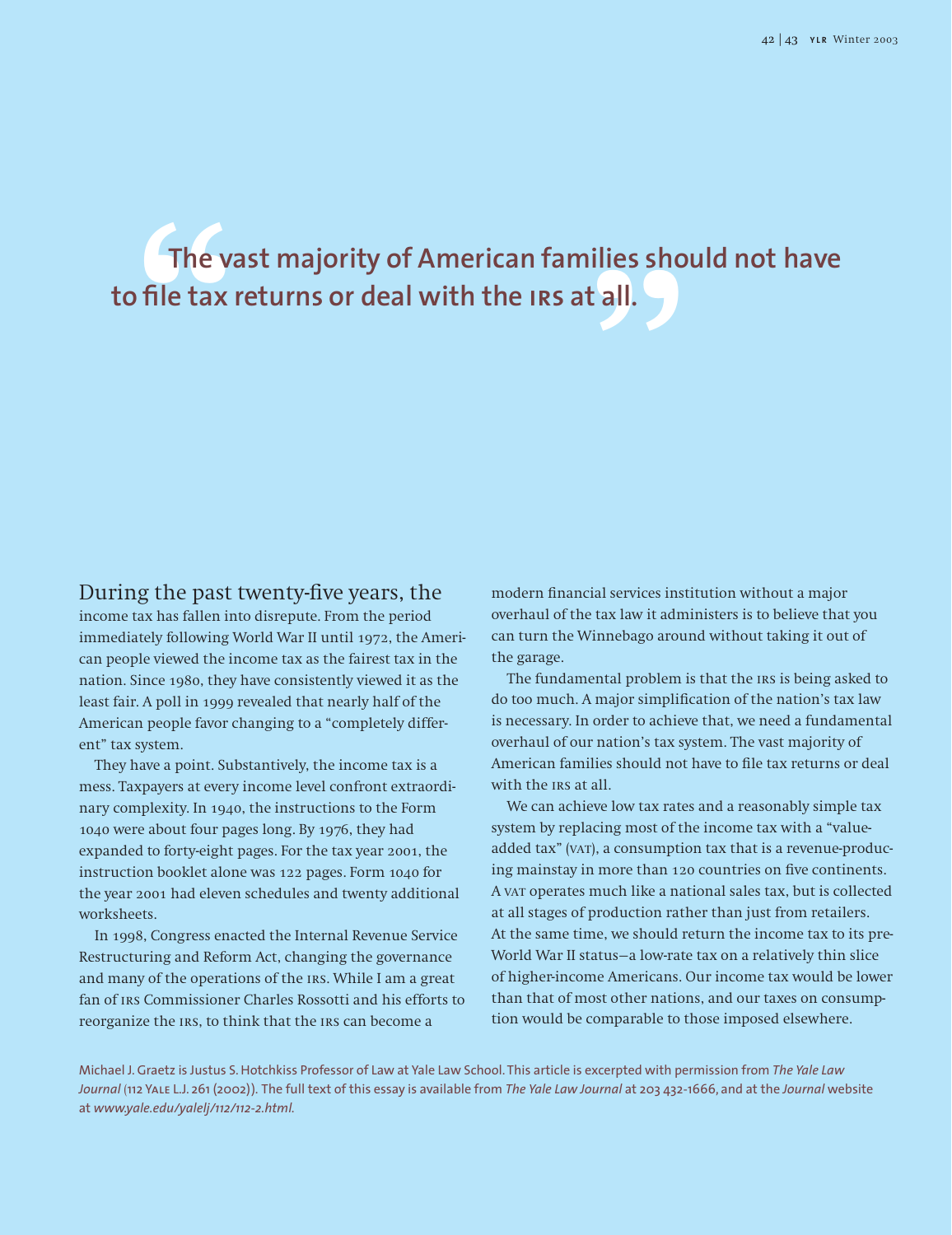

A var imposed at a 10 to 15 percent rate could finance an exemption from income tax for families with \$100,000 of income or less and would allow a vastly simpler income tax at a 25 percent rate to be applied to incomes over \$100,000. In combination, these two taxes would produce revenues roughly equivalent to the current income tax, and would not dramatically shift the tax burden away from highincome families to middle- and lower-income families.

People freed from income taxation would pay their federal taxes when they purchase goods and services, as they now do with state sales taxes. They would not be required to file any tax returns. They would have no dealings at all with the IRS. The income tax that would remain for highincome taxpayers would be shrunken and simplified substantially. A low, flat rate of tax would be imposed on the taxable income of high-income individuals and corporations. Most of the special income tax credits and allowances that now crowd the tax code and complicate tax forms would be repealed. Most families would be able to save free of tax, and the tax burden on savings would be reduced for everyone.

This is a realistic and feasible plan for restructuring the tax system of the United States. It would be both much simpler and more conducive to economic growth than our current tax system.

#### **The New Consumption Tax**

A new federal consumption tax, imposed at a rate of 10 to 15 percent, would finance the costs of eliminating more than 100 million American families—almost 90 percent of all filers—from the income tax rolls. With a family allowance level of \$100,000 and individual and corporate income tax rates of 25 percent, a 14 or 15 percent consumption tax would be necessary to raise revenues roughly equal to those of current law. Given existing state sales taxes, if the u.s. were to add a federal var of this rate, the total u.s. tax rate on consumption would approximately equal the average var rates in Europe.

In order to keep the tax rate as low as possible, the var tax base should be broad, covering virtually all goods and services. The var should, however, contain an exemption for small businesses. If all businesses were required to collect var and file returns, about 25 million businesses would be required to file, but almost half that number would be eliminated if small businesses with less than \$25,000 of annual gross receipts were exempt from tax. An exemption for businesses with gross receipts of \$100,000 or less would reduce the number of var returns to about 5.5 million. And the value-added tax would be imposed only on consumption in the United States; it therefore would exempt exports from tax but would tax imports.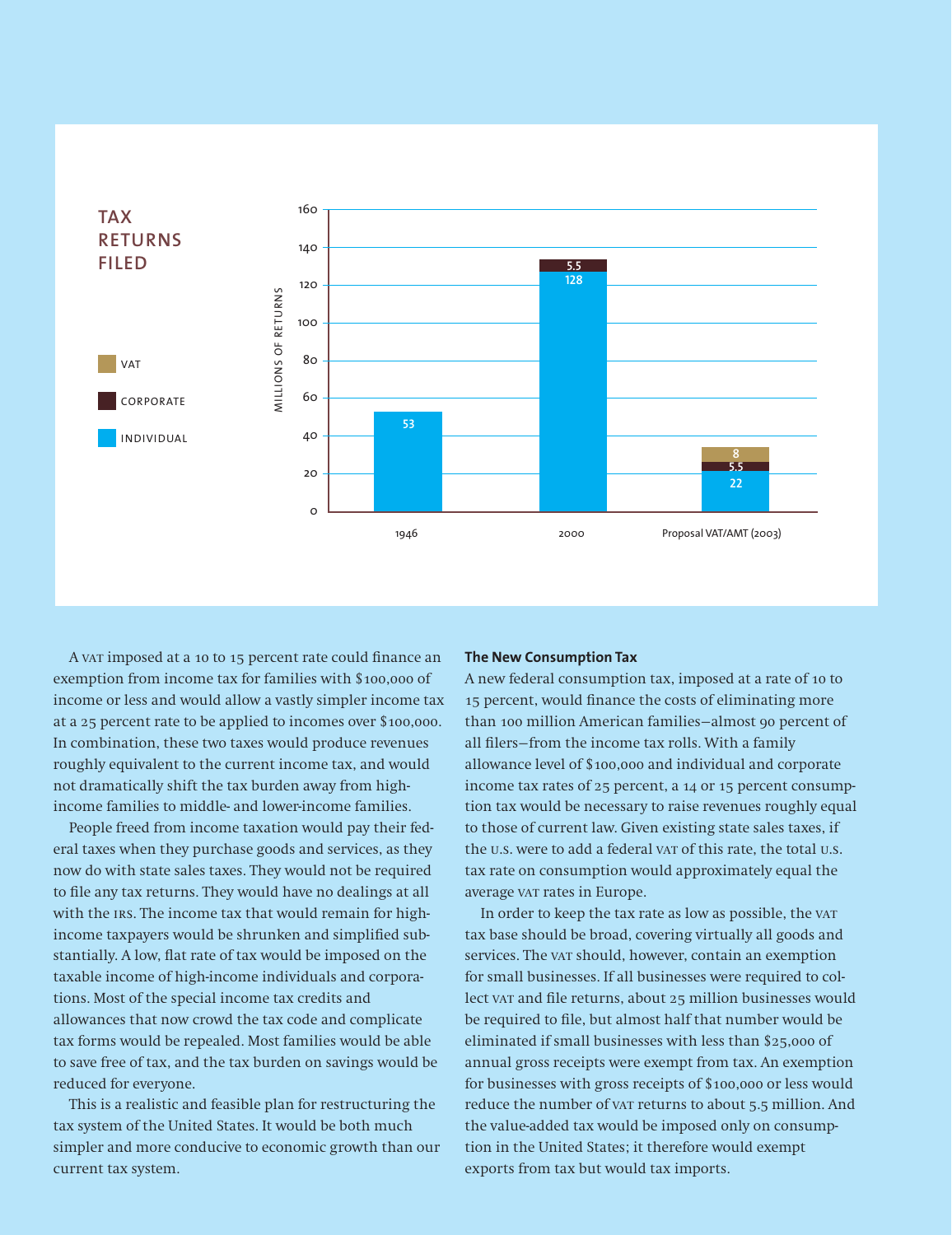**In 1940, the instructions to the Form 1040 were about four pages long. By 1976, they had expanded to forty-eight pages. For the tax year 2001, the instruction booklet alone was 122 pages.**

There are a variety of methods for imposing and collecting such a consumption tax. The best alternative is a socalled credit- or invoice-method var of the sort used predominantly throughout OECD nations. While I favor the credit method of collecting consumption tax, principally for its compliance advantages, the form of consumption tax is not critical. The key points are these: The consumption tax should be collected only from businesses, and the tax should be imposed at a level sufficient to free the vast majority of Americans both from any income tax liability and from any requirement to file tax returns.

#### **Tax Relief for Low-Income Workers and Retirees**

The United States delivers substantial tax relief and, in some instances a direct wage subsidy, to low-wage workers through the current income tax in the form of earned income tax credits (EITC). EITC supplies indispensable wage subsidies to low-income workers and their children, but it is not working well. The irs estimated in 2002 that almost onehalf of these credits are being claimed by people not entitled to them, at a cost of \$11 billion a year. Moreover, the vast majority of workers entitled to the EITC receive their credit as a lump-sum refund after they file their tax returns. Thus, workers typically cannot use the EITC to fund their monthly expenditures.

Under the proposed tax system, income tax withholding from wages would be eliminated for all low- and middleincome workers. But Social Security payroll taxes would still be withheld from all employees—and wages reported to the Social Security Administration in full—making possible new tax offsets that could both replace the EITC and, at the same time, protect low-wage workers from any tax increase that might otherwise result from the new vat without affecting workers' future Social Security benefits. These payroll tax offsets would put money in low-income workers' pockets when their paychecks are earned and would not require workers to file any year-end tax return.

For retirees, any impact from the new var on their cost of living would be largely offset by automatic cost-ofliving increases in their monthly Social Security benefits. In addition, retirees with less than \$100,000 of income



would receive Social Security benefits, private pension, and ira distributions free from the income taxes they now pay.

#### **Bringing the States Along**

Nearly all states impose an income tax, and bringing the states into conformity with the new federal system is a major goal and would be a genuine challenge. Simply eliminating the federal income tax for most Americans would create substantial political pressures for the states to do the same, however. States might mimic the federal changes by financing their own \$100,000 income tax exemption through an increase in sales or excise tax rates or through other sources. The federal government should give the states additional incentives to make such a change. For example, the federal government might speed the process of state conformity to the federal system by agreeing to collect and remit the states' remaining income taxes if they conform to the federal system.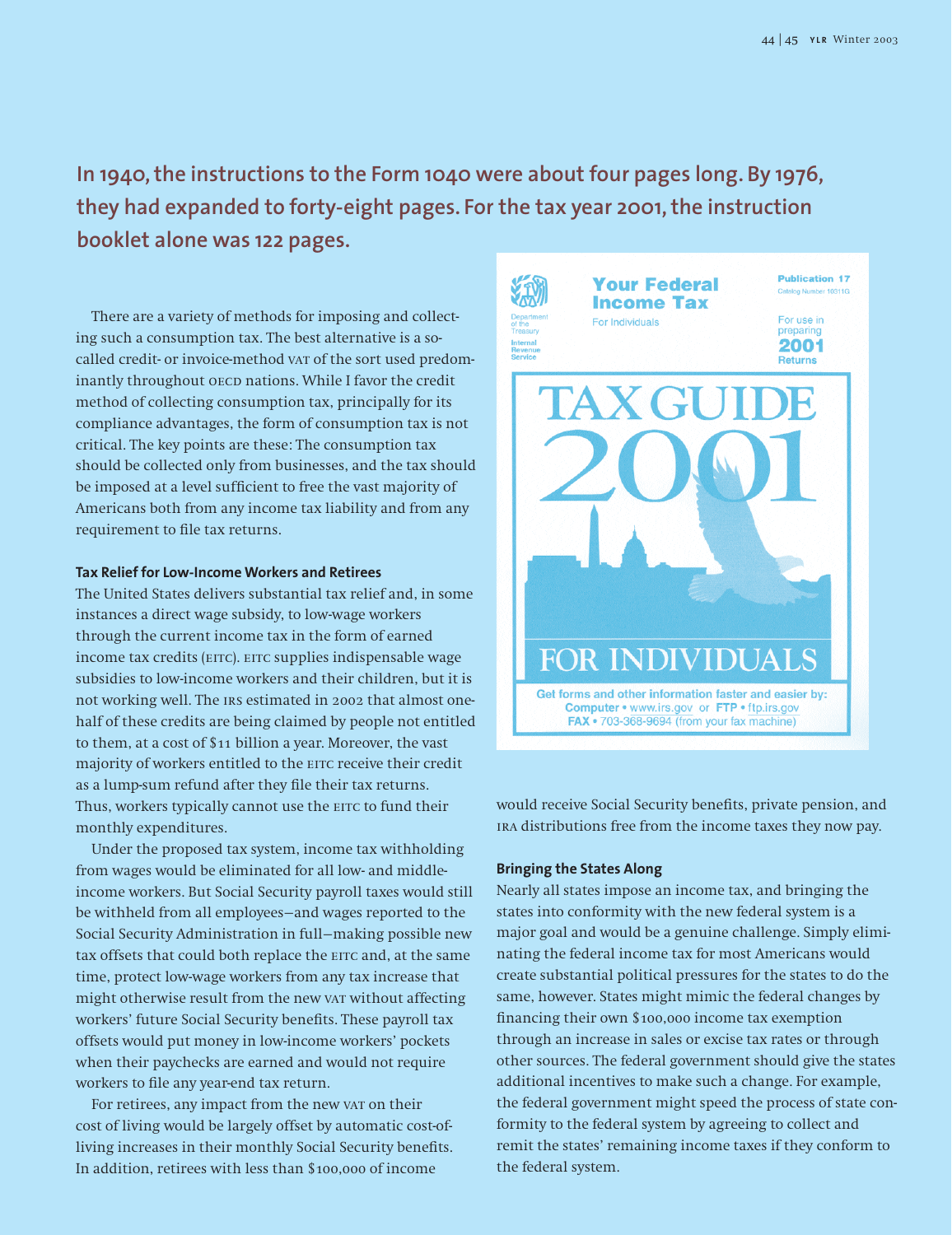Harmonizing states' retail sales taxes and the federal consumption tax is far less important. State sales taxes and a federal value-added tax could readily coexist. But conformity, or at least coordination, of these taxes would greatly ease the burdens of compliance for businesses and reduce administrative costs for tax collectors. Even with such state conformity, the combined federal and state consumption tax rates would be no greater than value-added tax rates in Europe.

#### **The Individual Income Tax**

The federal income tax enacted in October 1913 contained an exemption level that limited its application to a relatively small group of the nation's highest-income taxpayers. The tax was originally imposed at low rates and applied to fewer than two percent of American households. The income tax did not become a tax on the masses until the federal government needed substantial new revenues to finance World War II. Now more than 176 million people file more than 125 million tax returns annually. The plan I am proposing would eliminate 100 million of these returns and restore the income tax to its pre-World War II status.

A new "family allowance" of \$100,000 per family (\$50,000 for unmarried taxpayers) would replace the current law's standard deductions, personal exemptions, and

| edule D Tax Worksheet-Line 40                                                                                                                                                                                                                                                                                                                                                                                                                                                                                                                                                                                                                                                                                                                                                                                                                                                                                                                                                                                                                                                                                                                                                                                                                                                                                                      |                             |
|------------------------------------------------------------------------------------------------------------------------------------------------------------------------------------------------------------------------------------------------------------------------------------------------------------------------------------------------------------------------------------------------------------------------------------------------------------------------------------------------------------------------------------------------------------------------------------------------------------------------------------------------------------------------------------------------------------------------------------------------------------------------------------------------------------------------------------------------------------------------------------------------------------------------------------------------------------------------------------------------------------------------------------------------------------------------------------------------------------------------------------------------------------------------------------------------------------------------------------------------------------------------------------------------------------------------------------|-----------------------------|
|                                                                                                                                                                                                                                                                                                                                                                                                                                                                                                                                                                                                                                                                                                                                                                                                                                                                                                                                                                                                                                                                                                                                                                                                                                                                                                                                    |                             |
| implete this worksheet only if line 15 or line 19 of Schedule D is more than zero. Otherwise, complete Part IV of Schedule<br>to figure your tax. Exception: Do not use Schedule D, Part IV, or this worksheet to figure your tax if line 16 or line 17 of<br>hedule D or Form 1040, line 41, is zero or less; instead, see the instructions for Form 1040, line 42.<br>Enter the smaller of line 16 or line 17 of Schedule D 2.<br>If you are filing Form 4952, enter the amount from Form 4952, line<br>4e. Otherwise, enter -0-. Also enter this amount on Schedule D,<br>line 22 $\rightarrow$ 3.<br>Combine lines 7 and 15 of Schedule D. If zero or less, enter -0-5.<br>Enter the smaller of line 5 above or Schedule D, line 15, but not<br>less than zero $\frac{1}{2}$ , $\frac{1}{2}$ , $\frac{1}{2}$ , $\frac{1}{2}$ , $\frac{1}{2}$ , $\frac{1}{2}$ , $\frac{1}{2}$ , $\frac{1}{2}$ , $\frac{1}{2}$ , $\frac{1}{2}$ , $\frac{1}{2}$ , $\frac{1}{2}$ , $\frac{1}{2}$ , $\frac{1}{2}$ , $\frac{1}{2}$ , $\frac{1}{2}$ , $\frac{1}{2}$ , $\$<br>Enter the amount from Schedule D, line 19 $\cdots$ $\cdots$<br>6.<br>Add lines 6 and 7 $\cdots$<br>7.<br>Subtract line 8 from line 4. If zero or less, enter -0- $\ldots$<br>Subtract line 9 from line 1. If zero or less, enter -0- $\ldots$<br>The amount on line 1 or | $\mathbf{I}$ .<br>9.<br>10. |
| \$46,700 if married filing jointly or<br>qualifying widow(er);<br>\$27,950 if single;<br>$-11.$<br>\$37,450 if head of household; or                                                                                                                                                                                                                                                                                                                                                                                                                                                                                                                                                                                                                                                                                                                                                                                                                                                                                                                                                                                                                                                                                                                                                                                               |                             |
| \$23,350 if married filing separately                                                                                                                                                                                                                                                                                                                                                                                                                                                                                                                                                                                                                                                                                                                                                                                                                                                                                                                                                                                                                                                                                                                                                                                                                                                                                              |                             |
| ter the smaller of line 10 or line 11 $\ldots$ $\ldots$ $\ldots$<br>btract line 4 from line 1. If zero or less, enter -0- $\cdot$ - $\cdot$ 13.<br>for the larger of line 12 or line 13 (a) $\frac{1}{2}$ (b) $\frac{1}{2}$ (b) $\frac{1}{2}$ (c) $\frac{1}{2}$ (c) $\frac{1}{2}$ (c) $\frac{1}{2}$ (c) $\frac{1}{2}$ (c) $\frac{1}{2}$ (c) $\frac{1}{2}$ (c) $\frac{1}{2}$ (c) $\frac{1}{2}$ (c) $\frac{1}{2}$ (c) $\frac{1}{2}$ (c                                                                                                                                                                                                                                                                                                                                                                                                                                                                                                                                                                                                                                                                                                                                                                                                                                                                                               |                             |
|                                                                                                                                                                                                                                                                                                                                                                                                                                                                                                                                                                                                                                                                                                                                                                                                                                                                                                                                                                                                                                                                                                                                                                                                                                                                                                                                    |                             |
| ure the tax on the amount on line 14. Use the Tax Table or Tax Rate Schedules, whichever applies<br>ines 11 and 12 are the same, skip lines 16 through 21 and go to line 22. Otherwise, go to line 16.                                                                                                                                                                                                                                                                                                                                                                                                                                                                                                                                                                                                                                                                                                                                                                                                                                                                                                                                                                                                                                                                                                                             |                             |
|                                                                                                                                                                                                                                                                                                                                                                                                                                                                                                                                                                                                                                                                                                                                                                                                                                                                                                                                                                                                                                                                                                                                                                                                                                                                                                                                    | $\blacktriangleright$ 15.   |
| er your qualified 5-year gain, if any, from line 8 of the worksheet<br>page D-8. Also enter this amount on Schedule D,<br>29. 17.                                                                                                                                                                                                                                                                                                                                                                                                                                                                                                                                                                                                                                                                                                                                                                                                                                                                                                                                                                                                                                                                                                                                                                                                  |                             |
| r the smaller of line 16 above or line 17 above, $\ldots$ , , , , , , , , 18.                                                                                                                                                                                                                                                                                                                                                                                                                                                                                                                                                                                                                                                                                                                                                                                                                                                                                                                                                                                                                                                                                                                                                                                                                                                      |                             |
| aply line 18 by 8% (.08)                                                                                                                                                                                                                                                                                                                                                                                                                                                                                                                                                                                                                                                                                                                                                                                                                                                                                                                                                                                                                                                                                                                                                                                                                                                                                                           |                             |
| Fact line 18 from line 16 $\ldots$ 20.                                                                                                                                                                                                                                                                                                                                                                                                                                                                                                                                                                                                                                                                                                                                                                                                                                                                                                                                                                                                                                                                                                                                                                                                                                                                                             |                             |
| ply line 20 by 10% (10) $(10)$ .                                                                                                                                                                                                                                                                                                                                                                                                                                                                                                                                                                                                                                                                                                                                                                                                                                                                                                                                                                                                                                                                                                                                                                                                                                                                                                   | . 19.                       |
|                                                                                                                                                                                                                                                                                                                                                                                                                                                                                                                                                                                                                                                                                                                                                                                                                                                                                                                                                                                                                                                                                                                                                                                                                                                                                                                                    |                             |
| es 1 and 11 are the same, skip lines 22 through 34 and go to line 35. Otherwise, go to line 22.<br>the smaller of line 1 or line 9 $\Box$ $\Box$ $\Box$ $\Box$ $\Box$ $\Box$ $\Box$                                                                                                                                                                                                                                                                                                                                                                                                                                                                                                                                                                                                                                                                                                                                                                                                                                                                                                                                                                                                                                                                                                                                                | 21.                         |
| the amount from line 16 (if line 16 is blank, enter -0-), 23,                                                                                                                                                                                                                                                                                                                                                                                                                                                                                                                                                                                                                                                                                                                                                                                                                                                                                                                                                                                                                                                                                                                                                                                                                                                                      |                             |
|                                                                                                                                                                                                                                                                                                                                                                                                                                                                                                                                                                                                                                                                                                                                                                                                                                                                                                                                                                                                                                                                                                                                                                                                                                                                                                                                    |                             |
| 7 is zero or blank, skip lines 26 through 31 and go to line 32. Otherwise, go to line 26.                                                                                                                                                                                                                                                                                                                                                                                                                                                                                                                                                                                                                                                                                                                                                                                                                                                                                                                                                                                                                                                                                                                                                                                                                                          |                             |
|                                                                                                                                                                                                                                                                                                                                                                                                                                                                                                                                                                                                                                                                                                                                                                                                                                                                                                                                                                                                                                                                                                                                                                                                                                                                                                                                    |                             |
| $res 4$ and 14 27.<br>26.                                                                                                                                                                                                                                                                                                                                                                                                                                                                                                                                                                                                                                                                                                                                                                                                                                                                                                                                                                                                                                                                                                                                                                                                                                                                                                          |                             |
| the amount from line 1 above 28.                                                                                                                                                                                                                                                                                                                                                                                                                                                                                                                                                                                                                                                                                                                                                                                                                                                                                                                                                                                                                                                                                                                                                                                                                                                                                                   |                             |
|                                                                                                                                                                                                                                                                                                                                                                                                                                                                                                                                                                                                                                                                                                                                                                                                                                                                                                                                                                                                                                                                                                                                                                                                                                                                                                                                    |                             |
| t line 28 from line 27. If zero or less, enter $-0$ ,  29.                                                                                                                                                                                                                                                                                                                                                                                                                                                                                                                                                                                                                                                                                                                                                                                                                                                                                                                                                                                                                                                                                                                                                                                                                                                                         |                             |
|                                                                                                                                                                                                                                                                                                                                                                                                                                                                                                                                                                                                                                                                                                                                                                                                                                                                                                                                                                                                                                                                                                                                                                                                                                                                                                                                    |                             |
| 5 is zero, skip lines 32 through 34 and go to line 35. Otherwise, go to line 32.                                                                                                                                                                                                                                                                                                                                                                                                                                                                                                                                                                                                                                                                                                                                                                                                                                                                                                                                                                                                                                                                                                                                                                                                                                                   |                             |
| is 14, 16, 24, and 30 $\frac{1}{2}$ is $\frac{1}{2}$ in $\frac{1}{2}$ in $\frac{1}{2}$ in $\frac{1}{2}$                                                                                                                                                                                                                                                                                                                                                                                                                                                                                                                                                                                                                                                                                                                                                                                                                                                                                                                                                                                                                                                                                                                                                                                                                            |                             |
| line 32 from line 1 $\rightarrow$                                                                                                                                                                                                                                                                                                                                                                                                                                                                                                                                                                                                                                                                                                                                                                                                                                                                                                                                                                                                                                                                                                                                                                                                                                                                                                  | 32.                         |
|                                                                                                                                                                                                                                                                                                                                                                                                                                                                                                                                                                                                                                                                                                                                                                                                                                                                                                                                                                                                                                                                                                                                                                                                                                                                                                                                    | 33.                         |
| \$15, 19, 21, 26                                                                                                                                                                                                                                                                                                                                                                                                                                                                                                                                                                                                                                                                                                                                                                                                                                                                                                                                                                                                                                                                                                                                                                                                                                                                                                                   |                             |

most personal tax credits, including child tax credits, education tax credits, and dependent care tax credits. This means that only about 25 million income tax returns would be filed each year. The irs's workload would be substantially reduced, and individuals' costs of tax compliance would be reduced dramatically. The family allowance would increase annually with inflation so that its value would remain stable when prices increase. Itemized deductions for charitable contributions, home mortgage interest, and medical expenses would be retained. Employees would be allowed to deduct their business expenses, but all other itemized deductions would be repealed.

#### **The Corporate Income Tax**

The corporate income tax rate would also be reduced to 25 percent. The computation of corporate income tax would thus be simplified substantially. By adopting identical tax rates (and depreciation allowances) under the individual and corporate income taxes, the income of small corporations could be taxed on a flow-through basis, thereby eliminating the separate corporate tax for many small businesses and taxing their income directly to their owners. This would allow small-business income to qualify for the \$100,000 income tax family allowance and the corporate income tax to apply only to large publicly held companies.

In addition, the corporate income tax should require much greater conformity of tax and financial accounting rules for publicly traded corporations than the current income tax law. This convergence of tax and book accounting would greatly simplify corporate tax computations. Moreover, it offers real hope of a solution to the growing problem of corporate tax shelters, since it would make it impossible to concoct tax-reducing transactions without also reducing the company's earnings for financial reporting purposes.

#### **A Tax on Transfers of Large Amounts of Wealth**

Much of the progressivity of the nation's tax system currently supplied by the estate tax could be maintained by treating large gifts and bequests as income to those families whose \$100,000 family allowance does not exempt them from income tax. A flat tax of 25 percent would then apply to taxable transfers of large amounts of wealth. The size of gifts or bequests required to be included in the recipient's income should be set at a level that maintains at least half the revenue that the estate tax would have produced. Restructuring the nation's tax system as I have described here would not entail any substantial shift in the distribution of tax burdens among American families at